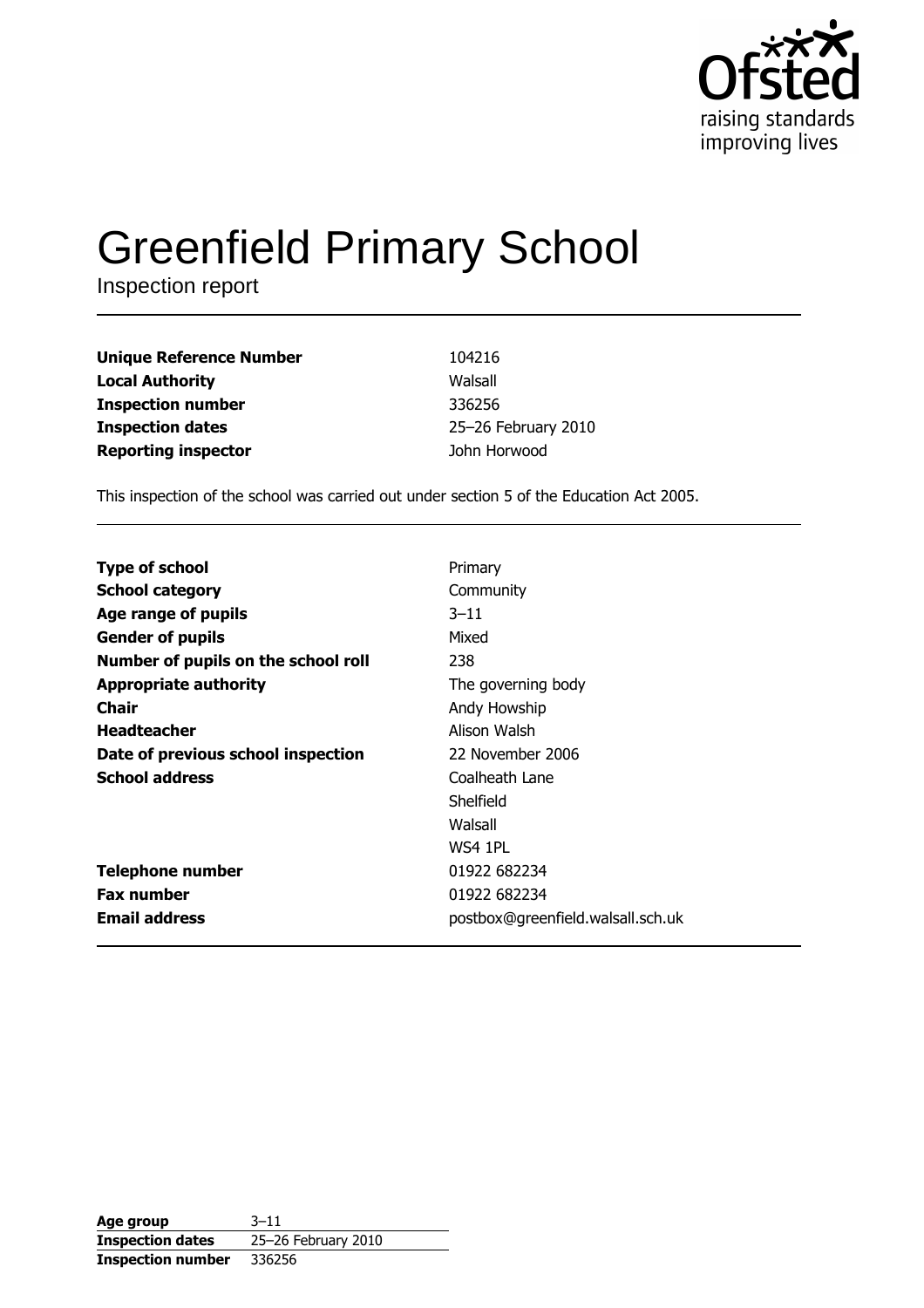The Office for Standards in Education, Children's Services and Skills (Ofsted) regulates and inspects to achieve excellence in the care of children and young people, and in education and skills for learners of all ages. It regulates and inspects childcare and children's social care, and inspects the Children and Family Court Advisory Support Service (Cafcass), schools, colleges, initial teacher training, work-based learning and skills training, adult and community learning, and education and training in prisons and other secure establishments. It rates council children's services, and inspects services for looked after children, safequarding and child protection.

Further copies of this report are obtainable from the school. Under the Education Act 2005, the school must provide a copy of this report free of charge to certain categories of people. A charge not exceeding the full cost of reproduction may be made for any other copies supplied.

If you would like a copy of this document in a different format, such as large print or Braille, please telephone 08456 404045, or email enquiries@ofsted.gov.uk.

You may copy all or parts of this document for non-commercial educational purposes, as long as you give details of the source and date of publication and do not alter the documentation in any way.

Royal Exchange Buildings St Ann's Square Manchester M2 7LA T: 08456 404045 Textphone: 0161 618 8524 E: enquiries@ofsted.gov.uk W: www.ofsted.gov.uk © Crown copyright 2010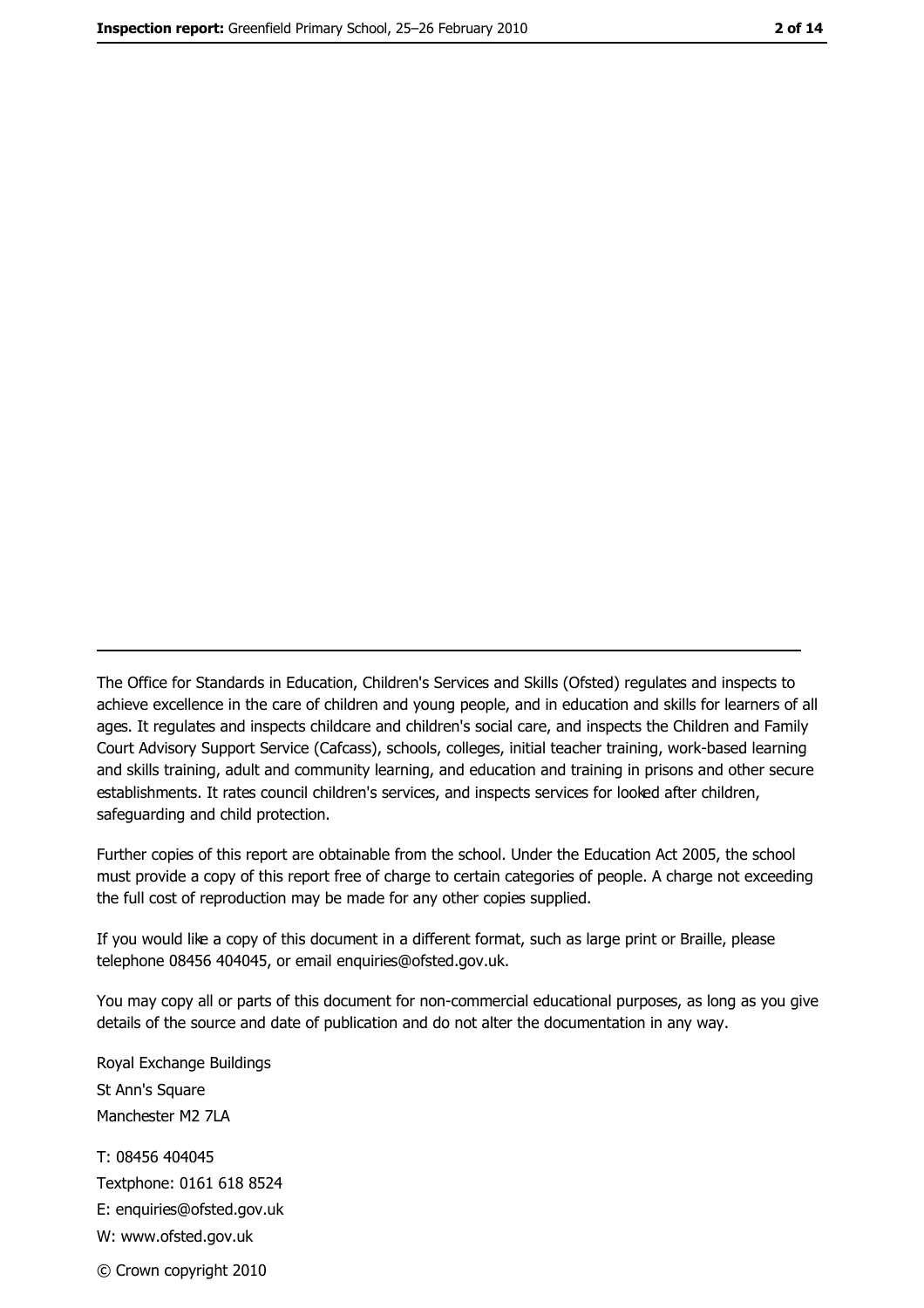# **Introduction**

This inspection was carried out by three additional inspectors. Over 10 hours of inspectors' time was spent looking at learning in the classroom and at the evidence of the progress pupils are making. Inspectors visited 17 lessons and observed eight teachers. They held meetings with governors, staff and groups of pupils. They observed the school's work and looked at a range of documents, including pupils' work, school policies, progress records, minutes of meetings and the questionnaire responses of 114 parents and carers.

The inspection team reviewed many aspects of the school's work. It looked in detail at the following:

- the effectiveness of the provision for more able pupils  $\blacksquare$
- performance in writing and in mathematics  $\blacksquare$
- the impact of the new leadership team.  $\blacksquare$

# Information about the school

This average-size primary school serves a predominately White British population on the outskirts of Walsall. A few pupils come from other ethnic groups, the largest being Asian British. The percentage of pupils who speak English as an additional language is very low. The percentage of pupils eligible for free school meals is slightly above average. The school has a below-average proportion of pupils who have special educational needs and/or disabilities covering a wide range of needs. Among the awards obtained by the school are the Active Mark and Healthy School status. The Early Years Foundation Stage provision is in one Reception class and a Nursery as well as within the children's centre which shares the same building and is managed by the governing body. The current headteacher joined the school in 2008 and all members of the leadership team have been appointed since her arrival.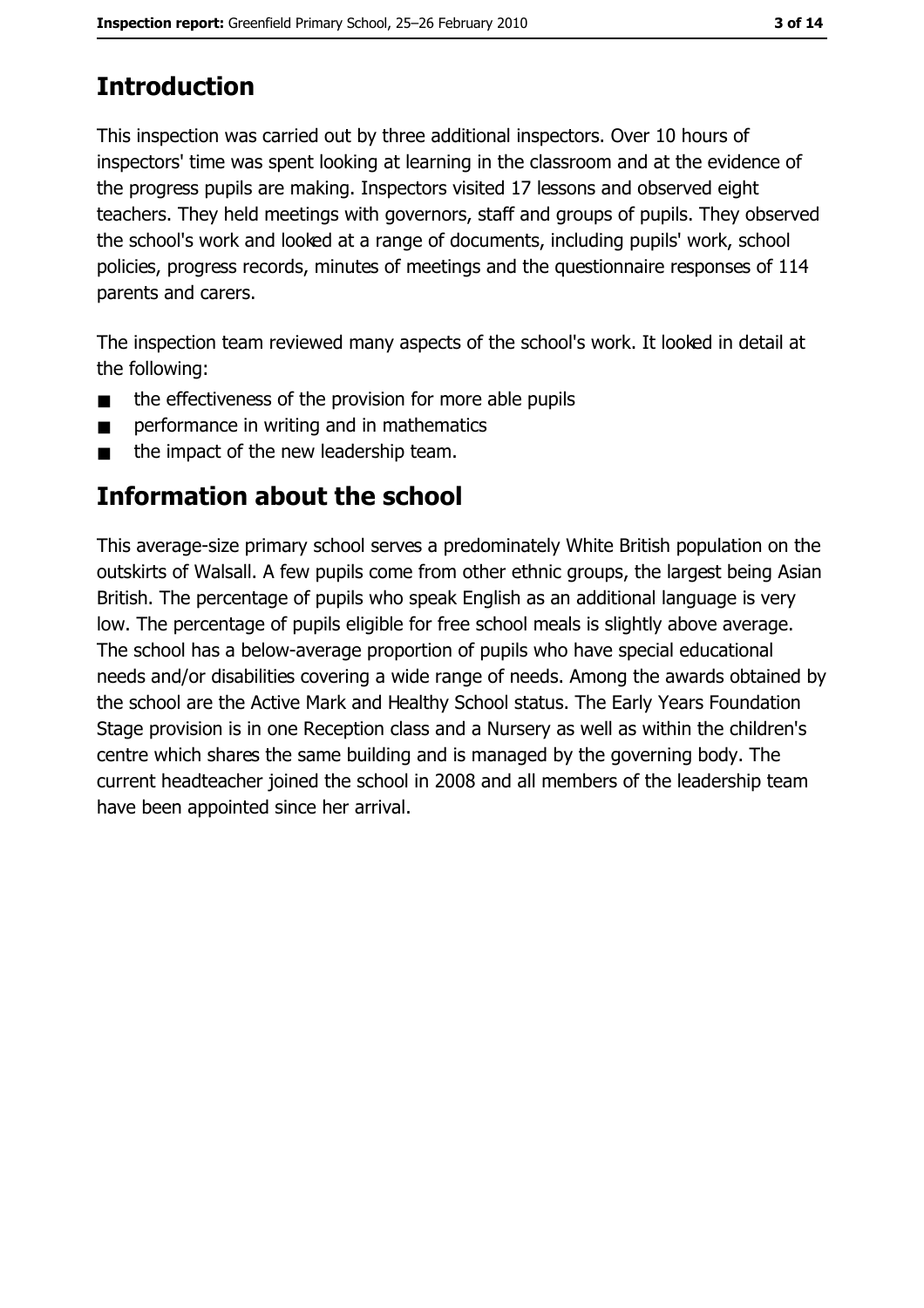# **Inspection judgements**

## Overall effectiveness: how good is the school?

## The school's capacity for sustained improvement

# **Main findings**

Greenfield Primary provides its pupils with a satisfactory education. They make satisfactory progress from the time they enter Year 1 and by the end of Year 6 attainment is broadly average in all key subjects. Throughout the school attainment in writing and in mathematics is lower than in other subjects, but action taken by the school has ensured that this difference is significantly reduced by the time pupils leave school. Teaching is satisfactory and pupils say they enjoy their work as a result of good relationships with teachers and each other. Pastoral care is good and the school works well with external agencies to support pupils. This, together with good behaviour, contributes to the pupils' overwhelming view that they are safe in school.

Work is well matched to pupils' ability so that the vast majority make satisfactory progress. The use of support staff is good and well directed to ensure that those who need extra help get it. This includes those pupils from different ethnic groups who are developing their language skills and those with special educational needs and/or disabilities. A few lessons lack pace and challenge, with insufficient questioning to check pupils' understanding. The curriculum does not always provide enough opportunity for the more able pupils to extend their knowledge further. Assessment systems have been greatly improved, but they are not yet fully embedded which leads to variability in their use. There are good assessment systems within all parts of the Early Years Foundation Stage provision but because of the way they have been developed there is not a fully consistent approach.

The good leadership of the headteacher is resulting in an improving school. The new senior leadership team and subject leaders are in the process of developing their roles and skills. Progress since the last inspection is satisfactory. Leaders' self-evaluation accurately identifies the strengths and areas for development in the school. Standards are rising and uneven progress across subjects is being reduced. The vision and determination of the headteacher to drive the school forward have already had an impact, as seen by the increased progress now being made. She has improved the provision of care by developing the children's centre as part of the Early Years Foundation Stage. Attendance has risen steadily. These outcomes, supported by a satisfactory governing body, demonstrate that the school has a satisfactory capacity for sustained improvement.

# What does the school need to do to improve further?

- Raise standards, particularly in mathematics and writing, by:  $\blacksquare$ 
	- improving teaching by ensuring that all lessons move at a good pace, questions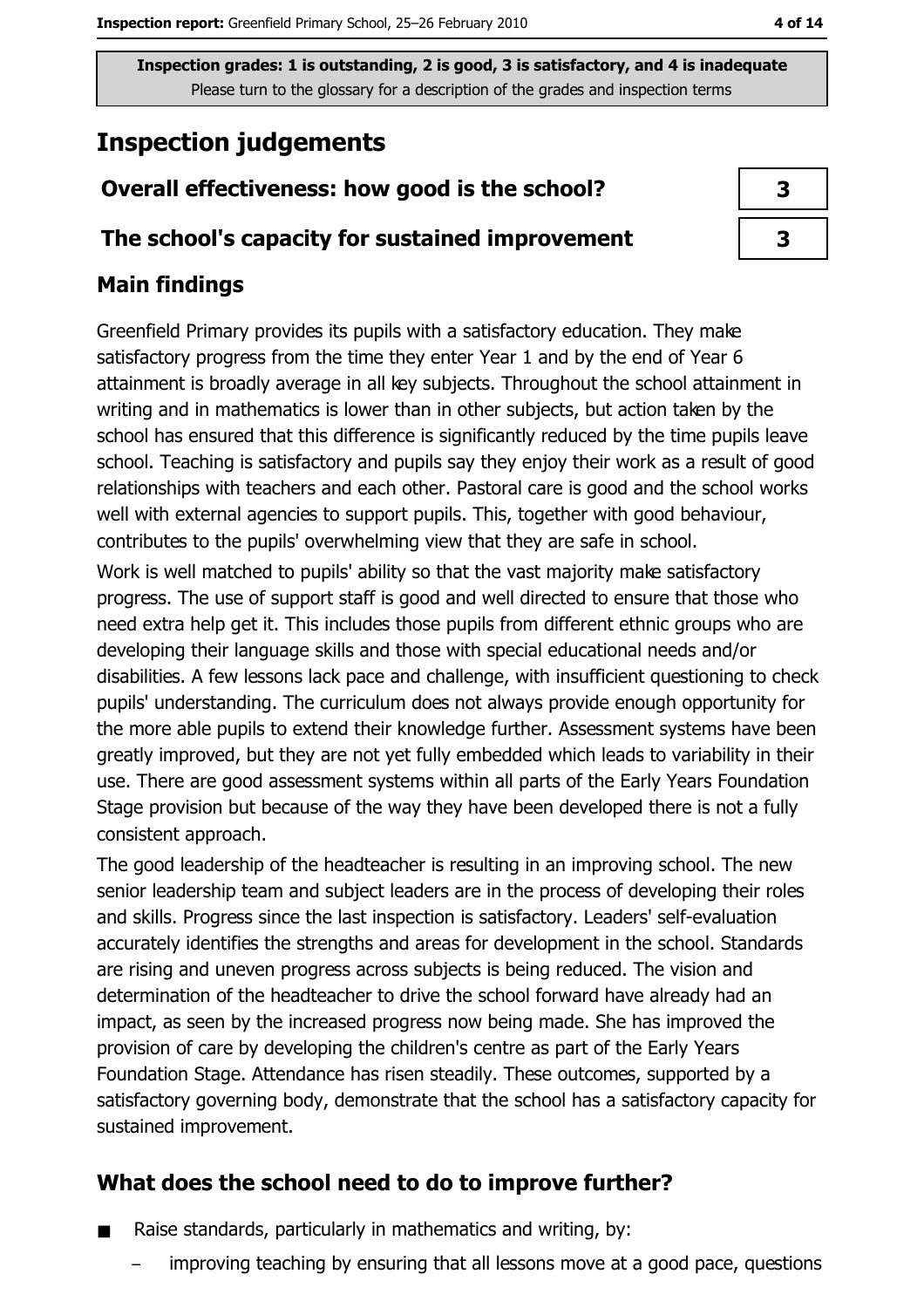are used to probe pupils' understanding and that the more able pupils are given sufficiently challenging work

- developing the role of senior and subject leaders so that they play a bigger part in school improvement.
- Develop a consistent approach to monitoring and the use of assessment throughout the Early Years Foundation Stage.

#### **Outcomes for individuals and groups of pupils**

Achievement is satisfactory with no significant variations across the areas of the school's work. An example of pupils making better progress was seen in a Year 6 mathematics lesson where the good pace and challenge encouraged pupils to take risks and persevere during the starter session where they had to count down in '0.2s' crossing from positive to negative numbers. Pupils with special educational needs and/or disabilities make satisfactory progress overall. The few pupils who speak English as an additional language quickly gain sufficient language skills to make satisfactory progress. All pupils are satisfactorily prepared for their future well-being because of their sound knowledge of key skills, including information and communication technology, their good personal skills and their satisfactory attendance.

The overwhelming majority of pupils say they enjoy their learning in all subjects and that they feel safe in school. Pupils work very well together and listen to each other's contributions. Their behaviour is good both in and out of lessons, ensuring that all pupils can learn and enjoy school. In the best taught lessons, behaviour is exemplary. Pupils say bullying is extremely rare but dealt with effectively by staff. The majority of pupils eat healthy food and participate well in sport. They make a good contribution to the school community through the school council and by helping in classrooms. They interact satisfactorily with the local community through joint activities, mainly associated with sport. Pupils' overall spiritual, moral, social and cultural development is good. Pupils know about different faiths and cultures, and through the increasing links with other schools meet pupils from a wide variety of backgrounds.

These are the grades for pupils' outcomes

3

The grades for attainment and attendance are: 1 is high; 2 is above average; 3 is broadly average; and 4 is low.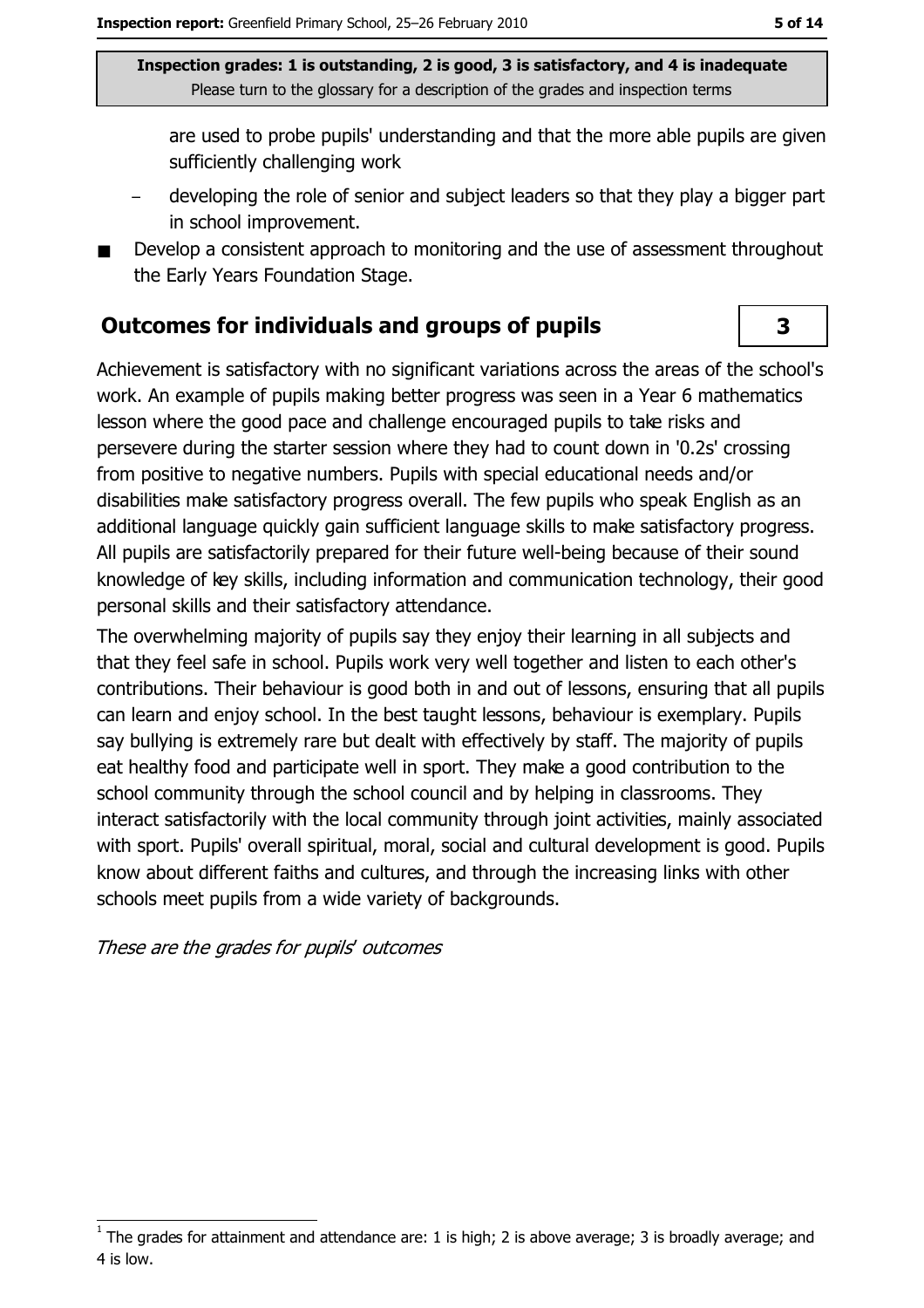| Pupils' achievement and the extent to which they enjoy their learning                                                     | 3                       |
|---------------------------------------------------------------------------------------------------------------------------|-------------------------|
| Taking into account:<br>Pupils' attainment <sup>1</sup>                                                                   | 3                       |
| The quality of pupils' learning and their progress                                                                        | 3                       |
| The quality of learning for pupils with special educational needs and/or<br>disabilities and their progress               | 3                       |
| The extent to which pupils feel safe                                                                                      | $\overline{\mathbf{2}}$ |
| <b>Pupils' behaviour</b>                                                                                                  | $\overline{2}$          |
| The extent to which pupils adopt healthy lifestyles                                                                       | $\mathbf{2}$            |
| The extent to which pupils contribute to the school and wider community                                                   | 3                       |
| The extent to which pupils develop workplace and other skills that will<br>contribute to their future economic well-being | 3                       |
| Taking into account:<br>Pupils' attendance <sup>1</sup>                                                                   | 3                       |
| The extent of pupils' spiritual, moral, social and cultural development                                                   | 2                       |

#### How effective is the provision?

Teachers demonstrate good subject knowledge and classroom management. Some lessons are particularly well taught and in these teachers know where to provide well-focused support as well as providing opportunities for pupils to work things out themselves. These lessons are also characterised by the teachers' accurate assessments of pupils' learning needs. However, good teaching is not sufficiently widespread. Often the pace of teaching is too slow and there is little opportunity for pupils to be actively involved in their learning. Questions are not always used effectively to probe pupils' understanding and teachers' expectations of the potential achievement of the most able pupils are sometimes too low. Although the quality of marking is variable, it is satisfactory overall.

The curriculum caters for the vast majority of pupils, including those with special educational needs and/or disabilities. Provision for the most able is not fully developed. There is a good focus on encouraging healthy lifestyles, which has led to the school being awarded Healthy School status and the Active mark. At present there is insufficient focus on providing more opportunities for writing extended pieces of work as well as further developing pupils' problem-solving skills. There is a good range of extra-curricular clubs and visits. Year 3 pupils described their recent visit to the Black Country Museum as 'brilliant'. Transition arrangements with the children's centre are very good. Pupils say they are given good information and feel confident about moving to secondary education. Pastoral care is good with all staff strongly committed to the concepts of equal opportunities and Every Child Matters. Vulnerable pupils are quickly identified and supported. All requirements of health and safety are met. The extended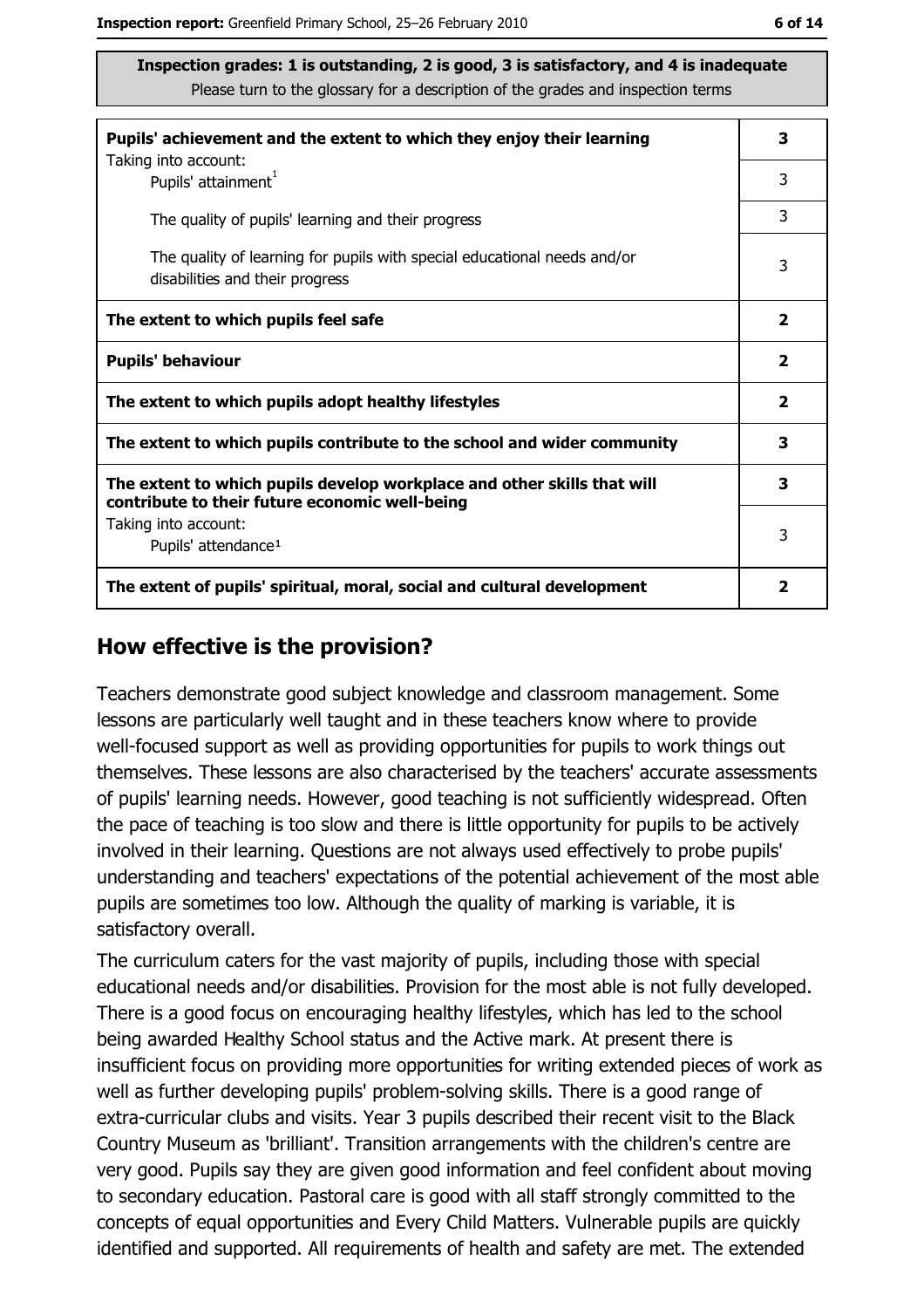school provision, which is provided by a breakfast and after-school club provides a wide range of well-supervised activities in a safe environment.

These are the grades for the quality of provision

| The quality of teaching                                                                                    | 3 |
|------------------------------------------------------------------------------------------------------------|---|
| Taking into account:                                                                                       |   |
| The use of assessment to support learning                                                                  |   |
| The extent to which the curriculum meets pupils' needs, including, where<br>relevant, through partnerships | 3 |
| The effectiveness of care, guidance and support                                                            |   |

## How effective are leadership and management?

The headteacher is the driving force for change and provides good leadership. She is well supported in her determined vision to improve the school further by the recently formed leadership team and has introduced a range of appropriate strategies to check and improve the school's performance. More rigorous strategies have been introduced to track pupils' progress to see where help is needed. Pupils' progress is accelerating but leaders and managers have not yet secured consistently good teaching and learning. The effectiveness of leadership and management is satisfactory overall because many leaders are new to post and the full impact of their efforts are yet to be felt.

The school's work to promote equal opportunities and avoid discrimination ensures there is no significant underachievement by any groups of pupils. Self-evaluation procedures are good and the leaders are aware of where improvement is needed.

Governors provide good support to the school but do not always ask sufficiently challenging questions to hold the school to account. Both the school and the children's centre have productive links with other agencies and local support groups.

The effectiveness with which the school promotes community cohesion is satisfactory. Leaders know the community well and much has been done to successfully promote good relationships with parents. Links with the local community are in place and plans to develop effective links with more distant communities are being pursued. Safeguarding procedures meet requirements. Most aspects of safeguarding are good but paperwork does not always reflect the good practice taking place. Throughout the children's centre safeguarding is very good. The extended day provision is well managed.

These are the grades for leadership and management

| The effectiveness of leadership and management in embedding ambition and<br>driving improvement                                                                     |   |
|---------------------------------------------------------------------------------------------------------------------------------------------------------------------|---|
| Taking into account:<br>The leadership and management of teaching and learning                                                                                      | 3 |
| The effectiveness of the governing body in challenging and supporting the<br>school so that weaknesses are tackled decisively and statutory responsibilities<br>met |   |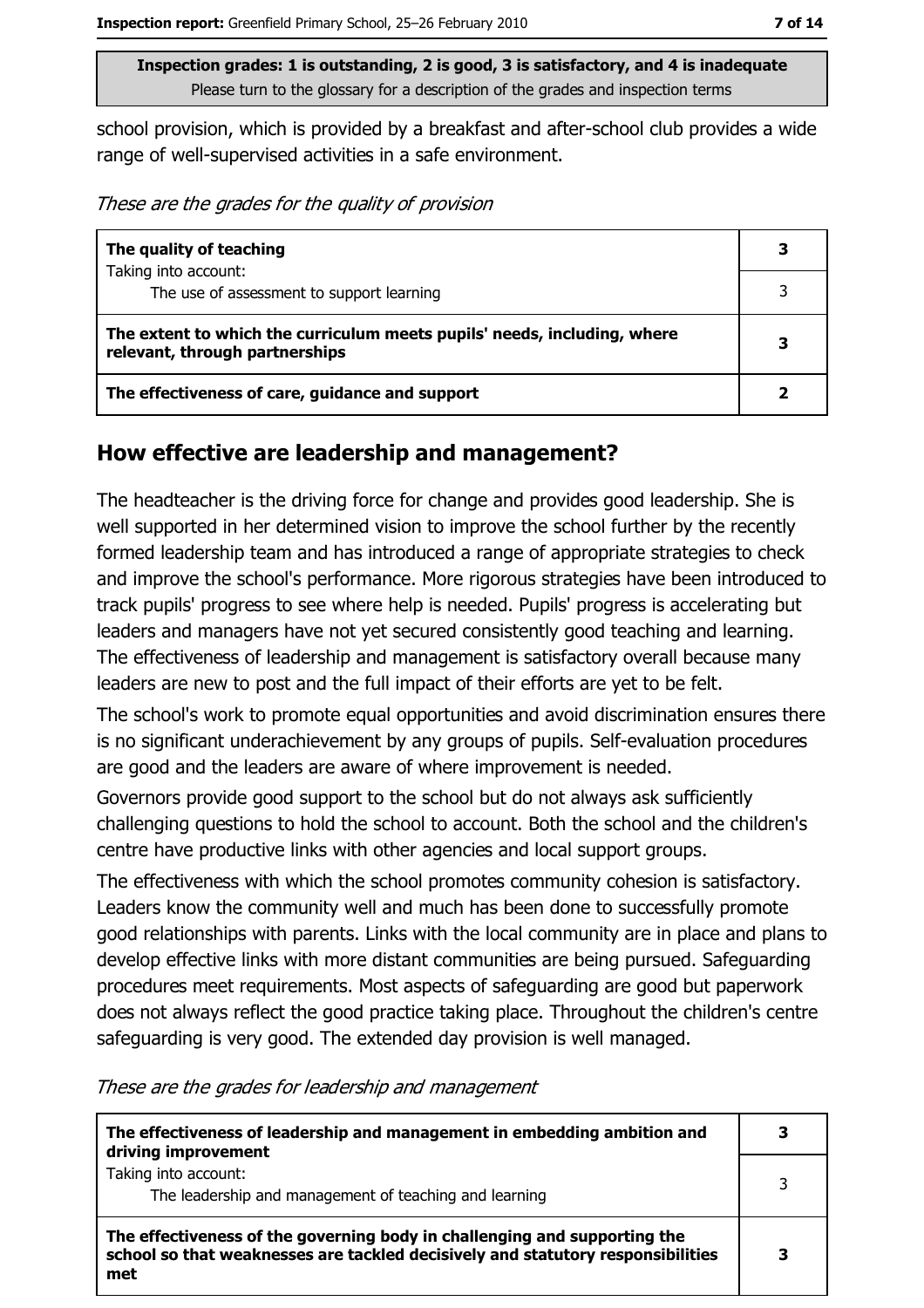| Inspection grades: 1 is outstanding, 2 is good, 3 is satisfactory, and 4 is inadequate<br>Please turn to the glossary for a description of the grades and inspection terms |   |  |
|----------------------------------------------------------------------------------------------------------------------------------------------------------------------------|---|--|
| The effectiveness of the school's engagement with parents and carers                                                                                                       | 2 |  |
| The effectiveness of partnerships in promoting learning and well-being                                                                                                     | 2 |  |
| The effectiveness with which the school promotes equality of opportunity and<br>tackles discrimination                                                                     | 3 |  |
| The effectiveness of safeguarding procedures                                                                                                                               | 3 |  |
| The effectiveness with which the school promotes community cohesion                                                                                                        | 3 |  |
| The effectiveness with which the school deploys resources to achieve<br>value for money                                                                                    | 3 |  |

## **Early Years Foundation Stage**

Good leadership ensures that children are well cared for in a safe environment where relationships are good. Links with parents are good. Behaviour is good and all groups of children are happy. They play and learn well together in a caring environment. Children enjoy the range of activities including construction and outdoor activities. Staff know the children well and are aware of any specific needs, with good procedures to support the welfare of children in place.

Standards on entry to the Early Years Foundation Stage are below those expected but children make good progress to enter Year 1 with age-expected standards. Progress is regularly monitored but the effectiveness of using this information for ongoing assessment and determining the next steps of learning is variable. Children benefit from an exciting range of resources which give children a good choice of activities. Reception children were seen carrying out some very good investigation work with magnets. Teaching is good throughout the provision. However, the curriculum is limited for the Reception children because they do not have direct access to an outdoor area and so outdoor activities have to be timetabled. There are plans to rectify this by the summer. Learning in the classroom is linked to that experienced outdoors wherever possible, to reinforce the children's wider understanding. Adults provide a broad range of activities to promote all areas of learning and every opportunity is taken to extend pupils' knowledge through innovative resources. The balance of adult-directed activities and those that children choose for themselves is good.

The provision for children aged 0 to 3 is good and fully complies with the requirements for registration. The care provided is extremely good within a well-managed facility. Activities are designed to ensure children make as much progress as possible and this is monitored well by the supervising teacher. No areas were identified as requiring improvement.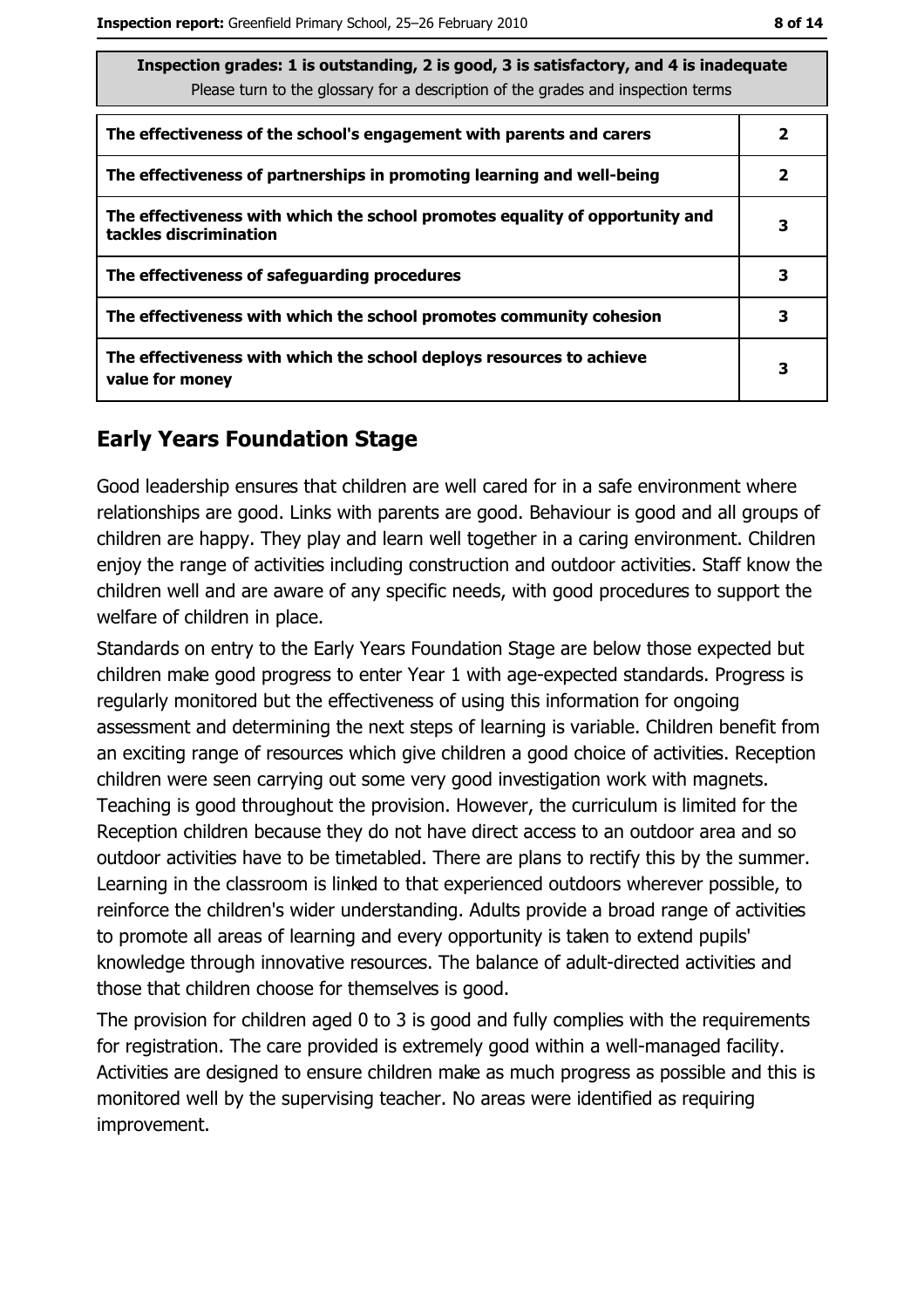These are the grades for the Early Years Foundation Stage

| <b>Overall effectiveness of the Early Years Foundation Stage</b>                             | 2 |
|----------------------------------------------------------------------------------------------|---|
| Taking into account:<br>Outcomes for children in the Early Years Foundation Stage            |   |
| The quality of provision in the Early Years Foundation Stage                                 |   |
| The effectiveness of leadership and management of the Early Years<br><b>Foundation Stage</b> |   |

#### **Views of parents and carers**

Almost half of parents and carers expressed their views and are overwhelmingly satisfied with the school. The general feeling from written comments is that the school provides a good, caring, warm and happy environment where children make good progress. Very few parents and carers had individual concerns, but these were fully considered as part of the inspection process.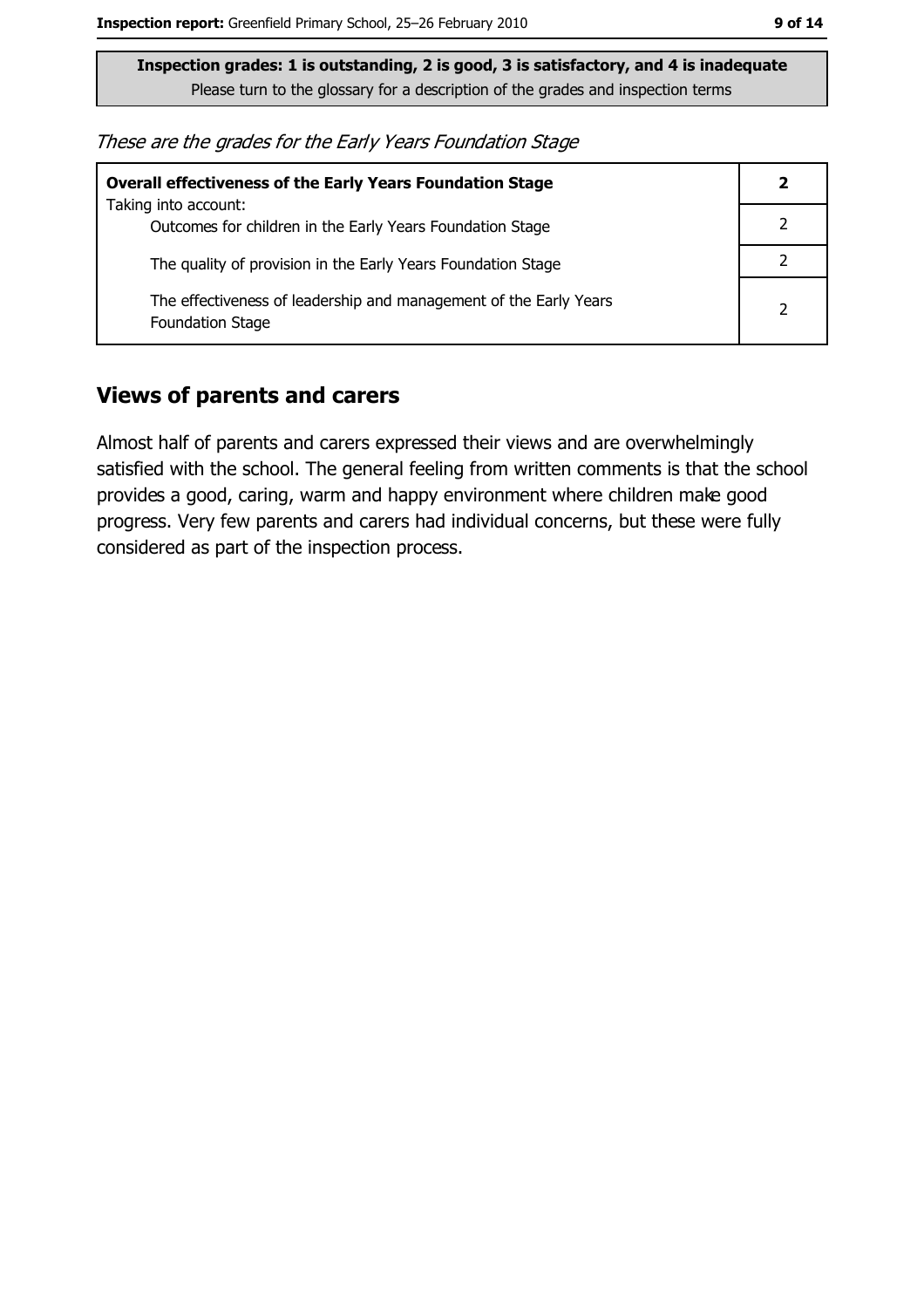#### Responses from parents and carers to Ofsted's questionnaire

Ofsted invited all the registered parents and carers of pupils registered at Greenfield Primary School to complete a questionnaire about their views of the school.

In the questionnaire, parents and carers were asked to record how strongly they agreed with 13 statements about the school.

The inspection team received 114 completed questionnaires by the end of the on-site inspection. In total, there are 238 pupils registered at the school.

| <b>Statements</b>                                                                                                                                                                                                                                       | <b>Strongly</b><br><b>Agree</b> |               | <b>Agree</b> |               | <b>Disagree</b> |                | <b>Strongly</b><br>disagree |                |
|---------------------------------------------------------------------------------------------------------------------------------------------------------------------------------------------------------------------------------------------------------|---------------------------------|---------------|--------------|---------------|-----------------|----------------|-----------------------------|----------------|
|                                                                                                                                                                                                                                                         | <b>Total</b>                    | $\frac{1}{2}$ | <b>Total</b> | $\frac{1}{2}$ | <b>Total</b>    | $\frac{0}{0}$  | <b>Total</b>                | $\frac{1}{2}$  |
| My child enjoys school                                                                                                                                                                                                                                  | 49                              | 43            | 61           | 54            | 0               | 0              | $\Omega$                    | 0              |
| The school keeps my child<br>safe                                                                                                                                                                                                                       | 56                              | 49            | 53           | 46            | $\overline{2}$  | 2              | 0                           | 0              |
| The school informs me<br>about my child's progress                                                                                                                                                                                                      | 46                              | 40            | 64           | 56            | $\overline{2}$  | $\overline{2}$ | 0                           | $\mathbf 0$    |
| My child is making enough<br>progress at this school                                                                                                                                                                                                    | 53                              | 46            | 53           | 46            | 5               | 4              | 0                           | 0              |
| The teaching is good at this<br>school                                                                                                                                                                                                                  | 53                              | 46            | 57           | 50            | 3               | 3              | 0                           | 0              |
| The school helps me to<br>support my child's learning                                                                                                                                                                                                   | 42                              | 37            | 68           | 60            | $\overline{2}$  | $\overline{2}$ | 0                           | 0              |
| The school helps my child to<br>have a healthy lifestyle                                                                                                                                                                                                | 44                              | 39            | 63           | 55            | 5               | 4              | 0                           | 0              |
| The school makes sure that<br>my child is well prepared for<br>the future (for example<br>changing year group,<br>changing school, and for<br>children who are finishing<br>school, entering further or<br>higher education, or<br>entering employment) | 32                              | 28            | 70           | 61            | 1               | 1              | $\mathbf 0$                 | 0              |
| The school meets my child's<br>particular needs                                                                                                                                                                                                         | 43                              | 38            | 67           | 59            | $\overline{2}$  | 2              | 0                           | 0              |
| The school deals effectively<br>with unacceptable behaviour                                                                                                                                                                                             | 36                              | 32            | 67           | 56            | $\overline{7}$  | 6              | 1                           | $\mathbf{1}$   |
| The school takes account of<br>my suggestions and<br>concerns                                                                                                                                                                                           | 34                              | 30            | 70           | 61            | $\overline{4}$  | 4              | $\overline{2}$              | $\overline{2}$ |
| The school is led and<br>managed effectively                                                                                                                                                                                                            | 48                              | 42            | 62           | 54            | $\mathbf{1}$    | $\mathbf{1}$   | $\bf{0}$                    | $\mathbf 0$    |
| Overall, I am happy with my<br>child's experience at this<br>school                                                                                                                                                                                     | 57                              | 50            | 53           | 46            | $\overline{2}$  | $\overline{2}$ | $\mathbf 0$                 | $\mathbf 0$    |

The table above summarises the responses that parents and carers made to each statement. The percentages indicate the proportion of parents and carers giving that response out of the total number of completed questionnaires. Where one or more parents and carers chose not to answer a particular question, the percentages will not add up to 100%.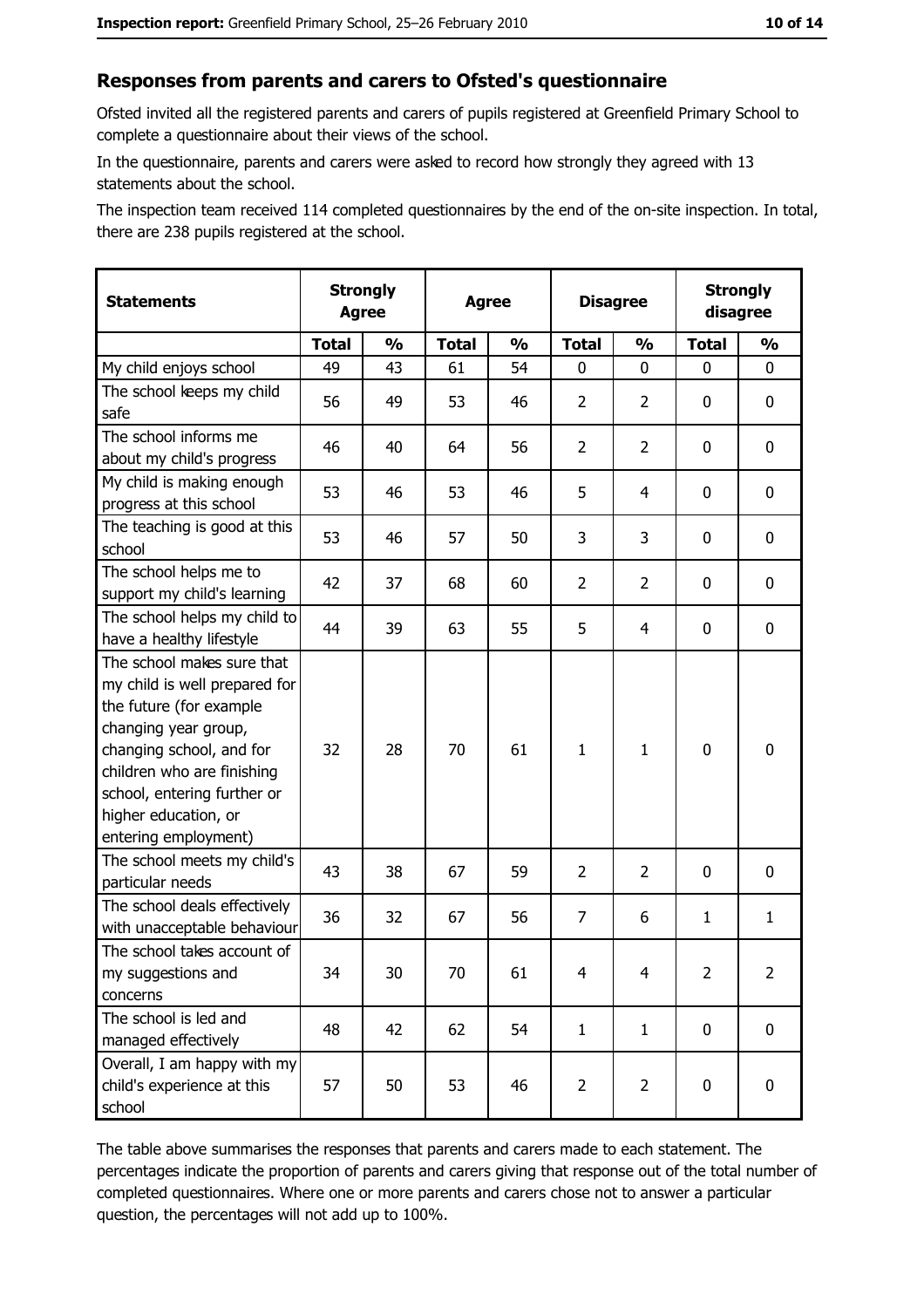# Glossary

| Grade   | <b>Judgement</b> | <b>Description</b>                                                                                                                                                                                                               |
|---------|------------------|----------------------------------------------------------------------------------------------------------------------------------------------------------------------------------------------------------------------------------|
| Grade 1 | Outstanding      | These features are highly effective. An oustanding<br>school provides exceptionally well for its pupils' needs.                                                                                                                  |
| Grade 2 | Good             | These are very positive features of a school. A school<br>that is good is serving its pupils well.                                                                                                                               |
| Grade 3 | Satisfactory     | These features are of reasonable quality. A satisfactory<br>school is providing adequately for its pupils.                                                                                                                       |
| Grade 4 | Inadequate       | These features are not of an acceptable standard. An<br>inadequate school needs to make significant<br>improvement in order to meet the needs of its pupils.<br>Ofsted inspectors will make further visits until it<br>improves. |

# What inspection judgements mean

## Overall effectiveness of schools inspected between September 2007 and July 2008

|                       | Overall effectiveness judgement (percentage of<br>schools) |      |                     |                   |
|-----------------------|------------------------------------------------------------|------|---------------------|-------------------|
| <b>Type of school</b> | <b>Outstanding</b>                                         | Good | <b>Satisfactory</b> | <b>Inadequate</b> |
| Nursery schools       | 39                                                         | 58   | 3                   | 0                 |
| Primary schools       | 13                                                         | 50   | 33                  | 4                 |
| Secondary schools     | 17                                                         | 40   | 34                  | 9                 |
| Sixth forms           | 18                                                         | 43   | 37                  | $\overline{2}$    |
| Special schools       | 26                                                         | 54   | 18                  | $\overline{2}$    |
| Pupil referral units  | 7                                                          | 55   | 30                  | 7                 |
| All schools           | 15                                                         | 49   | 32                  | 5                 |

New school inspection arrangements were introduced on 1 September 2009. This means that inspectors now make some additional judgements that were not made previously.

The data in the table above were reported in The Annual Report of Her Majesty's Chief Inspector of Education, Children's Services and Skills 2007/08.

Percentages are rounded and do not always add exactly to 100. Secondary school figures include those that have sixth forms, and sixth form figures include only the data specifically for sixth form inspection judgements.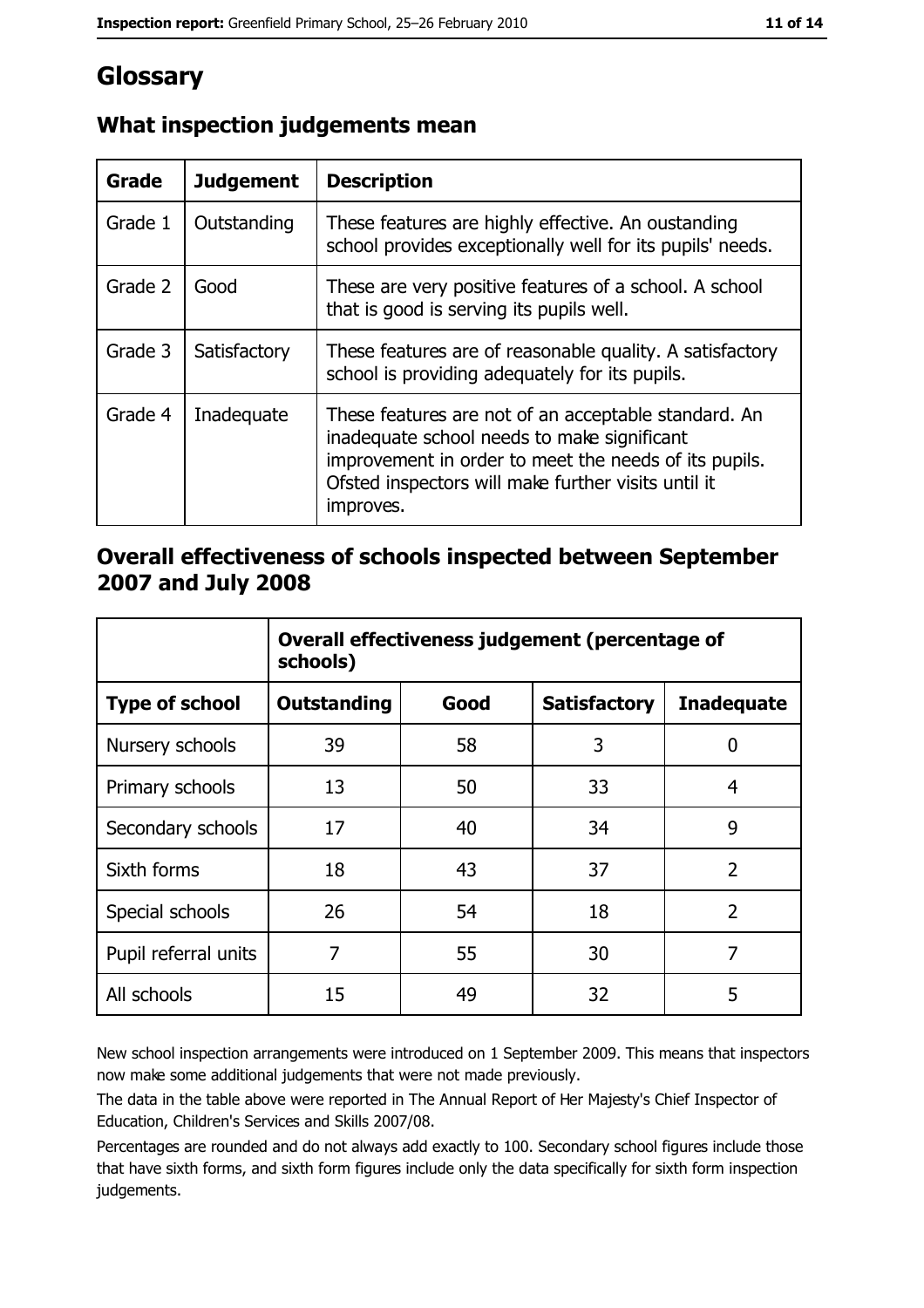# **Common terminology used by inspectors**

| Achievement:                  | the progress and success of a pupil in<br>their learning, development or training.                                                                                                                                                                                                                                |
|-------------------------------|-------------------------------------------------------------------------------------------------------------------------------------------------------------------------------------------------------------------------------------------------------------------------------------------------------------------|
| Attainment:                   | the standard of the pupils' work shown by<br>test and examination results and in<br>lessons.                                                                                                                                                                                                                      |
| Capacity to improve:          | the proven ability of the school to<br>continue improving. Inspectors base this<br>judgement on what the school has<br>accomplished so far and on the quality of<br>its systems to maintain improvement.                                                                                                          |
| Leadership and management:    | the contribution of all the staff with<br>responsibilities, not just the headteacher,<br>to identifying priorities, directing and<br>motivating staff and running the school.                                                                                                                                     |
| Learning:                     | how well pupils acquire knowledge,<br>develop their understanding, learn and<br>practise skills and are developing their<br>competence as learners.                                                                                                                                                               |
| <b>Overall effectiveness:</b> | inspectors form a judgement on a school's<br>overall effectiveness based on the findings<br>from their inspection of the school. The<br>following judgements, in particular,<br>influence what the overall effectiveness<br>judgement will be.                                                                    |
|                               | The school's capacity for sustained<br>improvement.<br>Outcomes for individuals and groups<br>of pupils.<br>The quality of teaching.<br>The extent to which the curriculum<br>meets pupil's needs, including where<br>relevant, through partnerships.<br>The effectiveness of care, guidance<br>▄<br>and support. |
| Progress:                     | the rate at which pupils are learning in<br>lessons and over longer periods of time. It<br>is often measured by comparing the<br>pupils' attainment at the end of a key<br>stage with their attainment when they<br>started.                                                                                      |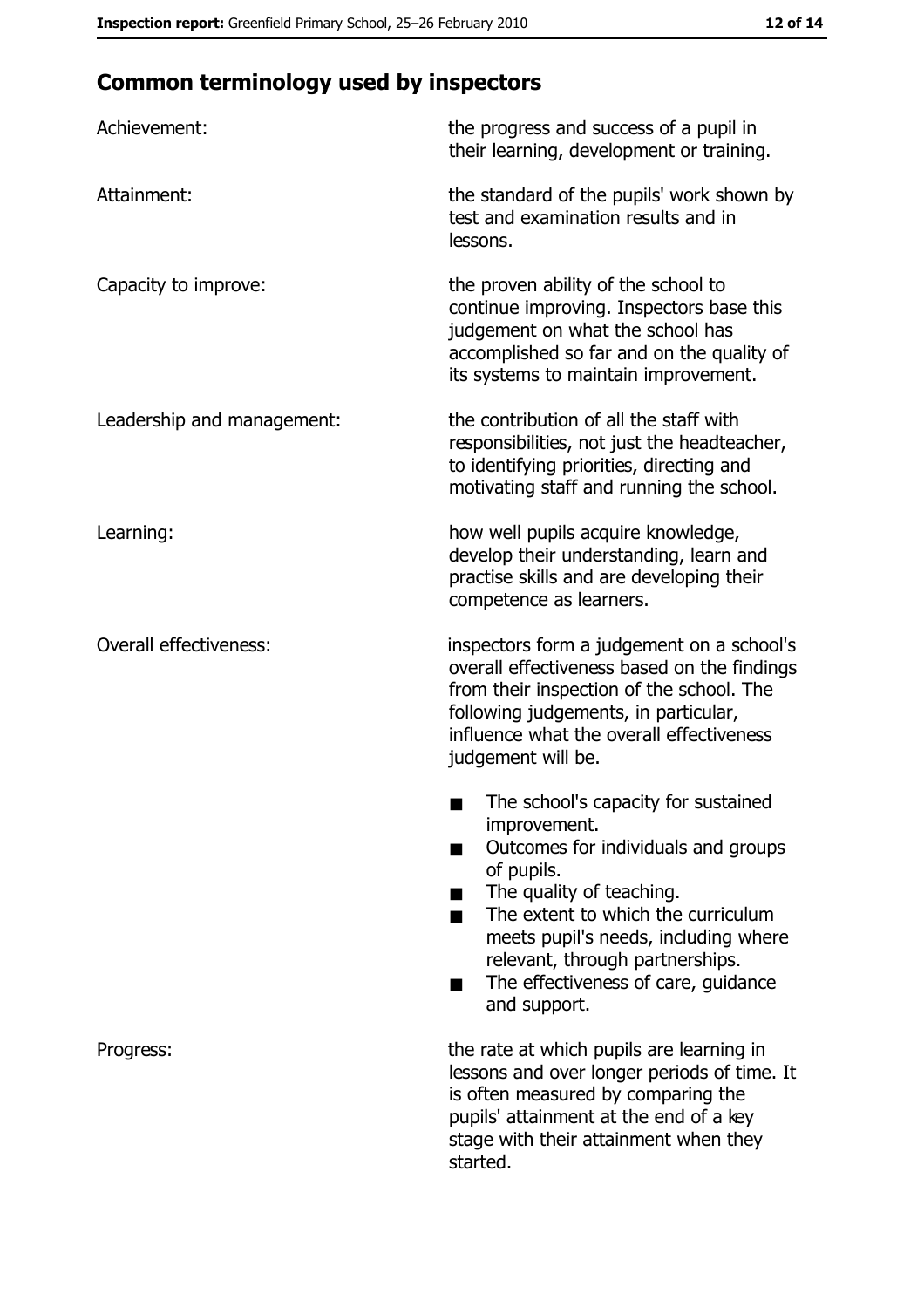This letter is provided for the school, parents and carers to share with their children. It describes Ofsted's main findings from the inspection of their school.



26 February 2010

Dear Pupils

Inspection of Greenfield Primary School, Walsall, WS4 1PL

Thank you for welcoming us and helping us when we came to your school. It was good to look at all your comments on the questionnaires that many of you filled in. We really enjoyed visiting you in your school and seeing you learning and playing together. Your school is giving you a satisfactory education. You are making satisfactory progress in your work and are able to do the things that we usually expect by the time you are in Year 6.

There are many things we admired about your school and these are a few of them:

- You feel extremely safe in school and you behave well.  $\blacksquare$
- Adults look after you well.  $\blacksquare$
- You have good relationships with your teachers and with each other.  $\blacksquare$
- You have a good understanding of how to keep fit and healthy.  $\blacksquare$
- School leaders work well with other specialists to support your learning and care.  $\blacksquare$
- Your parents are very pleased with what the school provides for you.  $\blacksquare$

There are a few things we have asked the school to do to make it better. They are:

- Help you do better in mathematics and in writing by making sure all lessons move  $\blacksquare$ at a good pace and teachers ask you questions to check that you understand what is being taught.
- Ensure that the more able among you are always given sufficiently challenging  $\blacksquare$ work.
- Develop a consistent approach to monitoring the progress of children within the  $\blacksquare$ Early Years Foundation Stage.

You can help by carrying on working hard and helping your teachers.

Yours sincerely

John Horwood

Lead Inspector